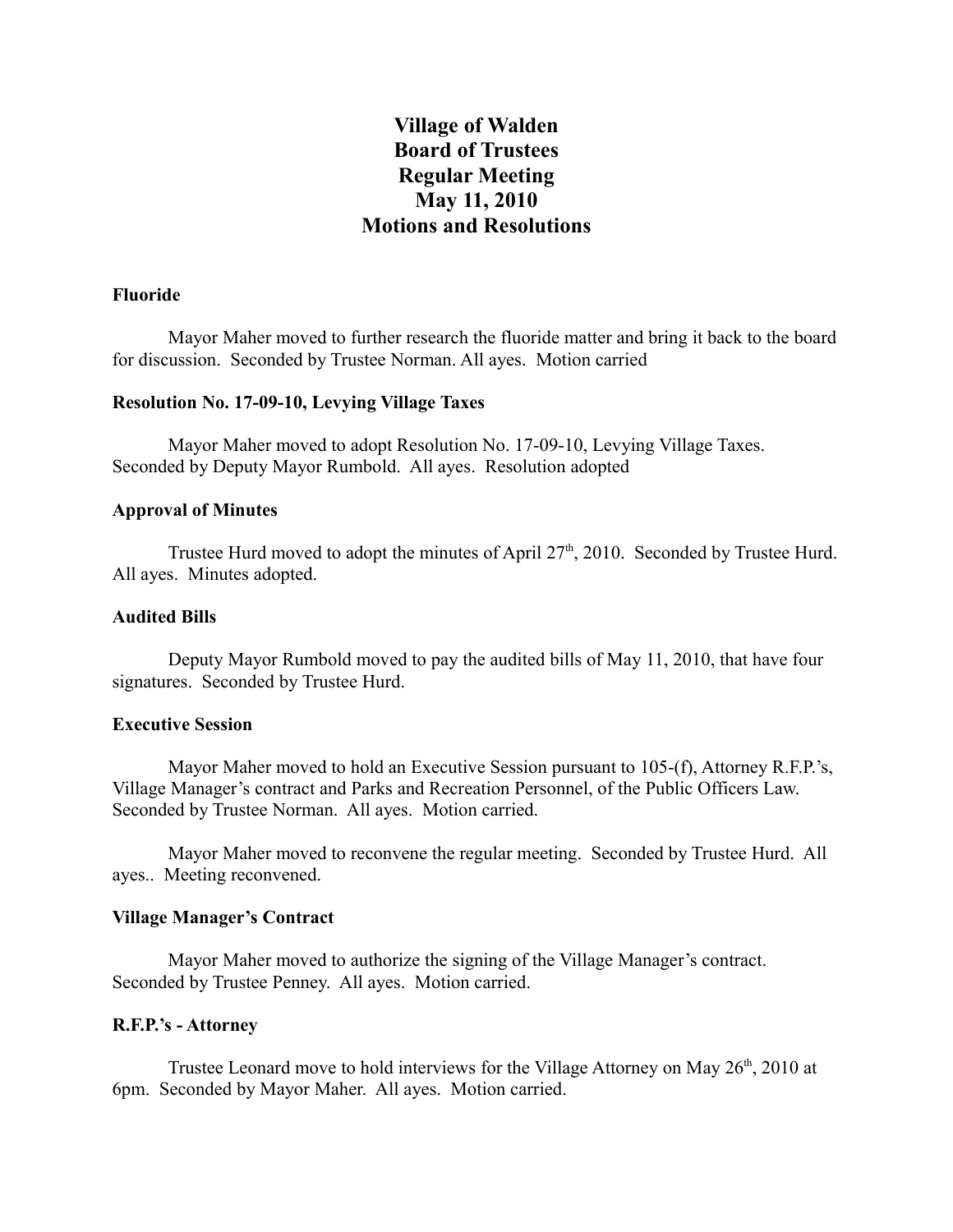# **Adjournment**

Trustee Leonard moved to adjourn. Seconded by Mayor Maher. All ayes. Meeting adjourned.

> **Village of Walden Board of Trustees Regular Meeting**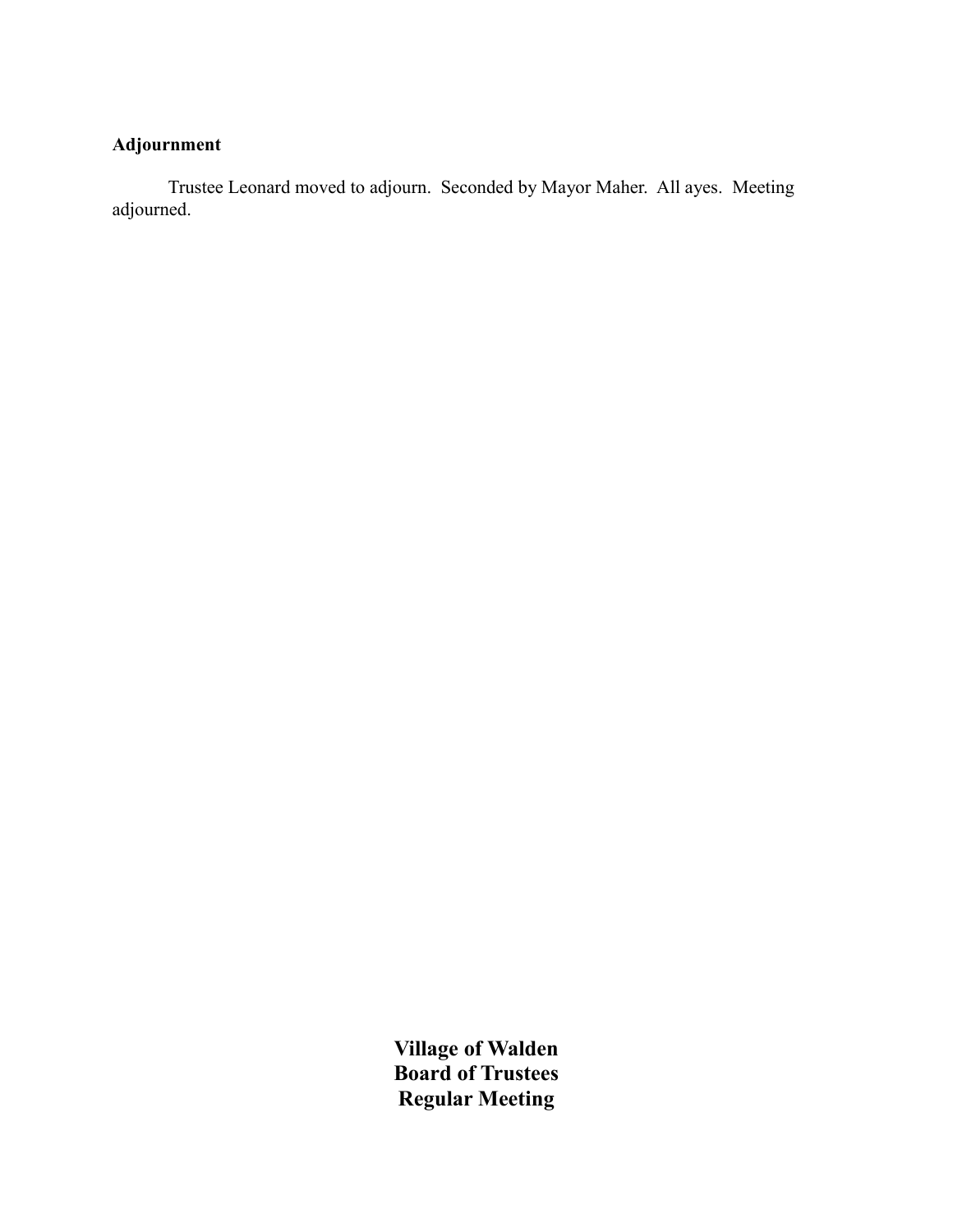#### **May 11, 2010**

Mayor Brian Maher called the regular meeting of the Village of Walden Board of Trustees to order at 6:30pm.

On roll call the following were:

| Present:      | Mayor    | Brian Maher                                                                            |
|---------------|----------|----------------------------------------------------------------------------------------|
|               |          | Deputy Mayor Susan Rumbold                                                             |
|               | Trustees | Mary Jean Norman                                                                       |
|               |          | Richard Hurd                                                                           |
|               |          | Randi-Lee Penney                                                                       |
| Absent:       | Trustees | <b>Bernard Bowen</b>                                                                   |
|               |          | Edmond Leonard, later present                                                          |
| Also Present: |          | John Revella, Village Manager<br>Nancy Mitchell, Village Clerk<br>Kevin Dowd, Attorney |
|               |          |                                                                                        |

#### **Village Manager's Report**

Manager Revella stated that the village received a final bill for the cost of emptying the digester at the sewer plant, \$120,000. The digester is in good shape. They are cutting the top off to make it aerobic. He also reported to the board that there have been odor complaints from the plant. He mailed out letters to the residents in the area letting them know what is going on. They did call DEC about the odor and DEC came down and didn't find any violations. With the aerobic digester the odors will be reduced. The mapping for the sewer system for the DEC consent order is continuing. They are finding many undocumented sewer manholes and infiltration of a lot of materials. At present we don't have any water leaks. There was a problem with one of the wells over the weekend because a branch took down a telephone line. There were complaints from residents of Beazer homes about services down there. He informed them that the village doesn't have any services dedicated as of yet and the village does still hold a letter of credit which they can act upon with notice to Beazer. The project list will be discussed later in the meeting. He received a report regarding the building on Cherry Street which states that there is a temporary fix that can be put in place and a long term fix. The plans will be here on Friday. He asked why its taking so long and they apologized. He will advise them that the village won't be using their services again. A code enforcement officer has been hired, Jay Buchalski. He has already documented maintenance issues. We did a safety inspection of DPW, sewer plant and some of the water facilities so we are in compliance with the Risk Management policies. He marked some issues and sent out memos to correct.

Deputy Mayor Rumbold asked whose services the manager was unhappy with.

Manager Revella stated that it was the structural architect who was looking at the Cherry Street building. This is the second one that hasn't worked out very well.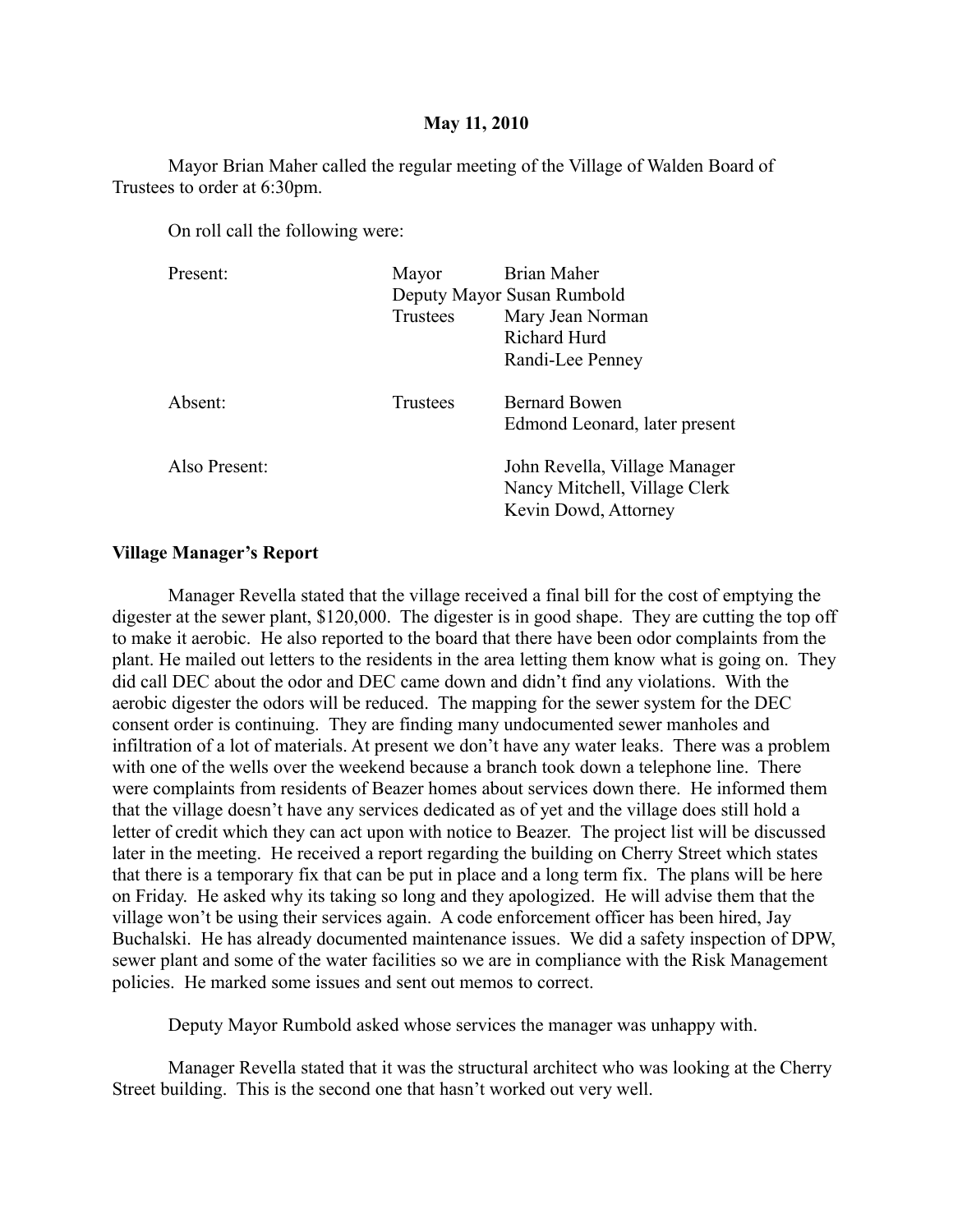Mayor Maher asked about the playground equipment at Bradley Field.

Manager Revella stated that it's now usable. It is damaged. The steel is bent.

Mayor Maher asked if it was from sitting or from when it was purchased.

The manager indicated that it wasn't from when it was purchased.

Mayor Maher asked the manager to make a phon call to see what our options are from the person we bought it from.

Manager Revella stated that he could .

Deputy Mayor Rumbold asked if it was the whole thing or just sections.

Manager Revella stated that one large section is bent and the other sections have chipped paint.

## **Public Comment**

Lynn Schwandt asked whose problem it is with the water damage on the rail trail.

Manager Revella stated that maintenance is being conducted by the town.

Mayor Maher stated that they are looking into the information and while they are looking into if's it's their responsibility.

Ms. Schwandt also indicated that the doggie bags have run out.

Manager Revella stated that he will take care of that.

Brenda Adams, Valley Avenue stated that she saw in the agenda that the board will be reviewing the attorney's RFP's. She was hoping that the board would see their way to continue Kevin Dowd as the Village Attorney as his corporate memory with previous boards and the continued continuity would be good for this village while its in transition. Also, she believes during the budget meetings Jan Weiner, Treasurer stated that if all the water and sewer bills were paid timely that the fund would support itself. Considering that the rates are going up again this year and it appears that those of us that are paying our bills are paying to off set those that don't. If there's no late fee already added to the bills she suggested a very severe late fee that would encourage people to pay their bills on time. Also, when it's added to the tax bills, can something very strongly be written on the tax bill saying that these are fees, not property taxes and they are not something that can be deducted from your income tax. She also indicated that Flag Day ceremonies will be June 13th at 1 pm at Veterans Park. She also requested that streets be posted before the street sweeper comes down. We are wasting money having these guys ride around and not cleaning up anything. Also, during her trip out west she saw a sign that stated \$1,000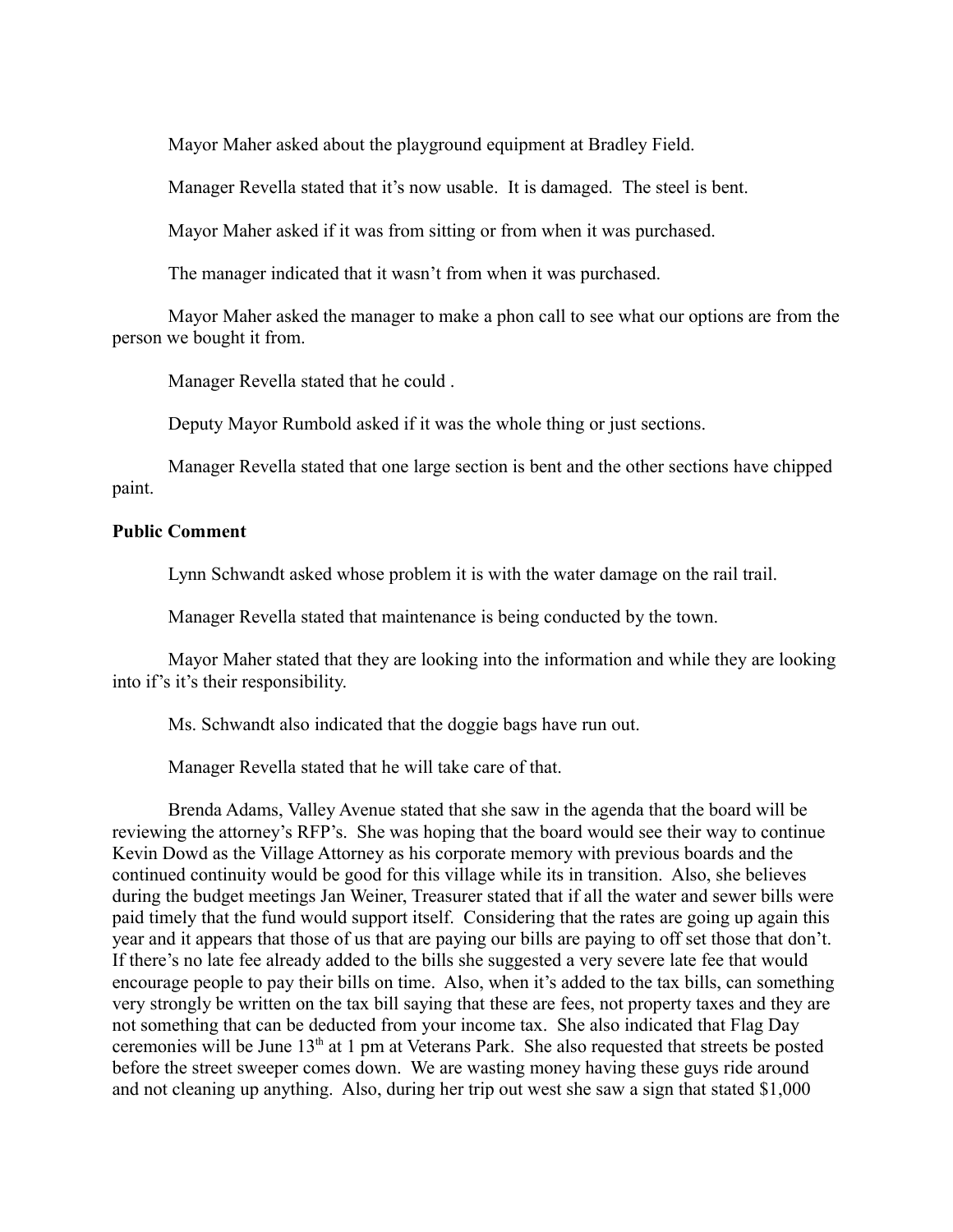fine for littering or a year in jail. That is excessive but there was no litter.

Mary Ellen Matise stated that she just got done spaying three feral cats and they have kittens. She hopes the Humane Society takes the kittens. The owner of the cat next door told her that she can't neuter their cat. She asked them to keep it on their property. He sprays everywhere and impregnated the feral cat. She asked, as the board reviews the code, she heard that Warwick has an owners responsibility law that maybe we could look into, we have a big feral cat problem in this village.

Dr. Robert Kimball stated that he is a Walden enthusiast. He grew up in Walden, graduated from Walden High School, he spent time in the service and came back into Walden after he used the GI bill. As a dentist he practiced for 34 years in Walden he has a letter from the village stating that the village will no longer add fluoride to the drinking water as of May  $5<sup>th</sup>$ . That concerns him because fluoridation was introduced in Walden in 1953. At the time there were four dentists in Walden, all whom supported that resolution and the four within five or six years saw the immediate advantages to the children in Walden benefitting from fluoridation. The values of fluoridation were discovered accidentally in Texas as an area about 100 years ago people started noticing that residents of that area weren't getting cavities and were also receiving stains on their teeth. A scientists started study it and they found that area of Texas naturally had a water content of fluoride of 20 to 25 parts per million. In the 1930's there was a very outstanding New York State Commissioner of Health named Dr. Ast and he decided to conduct a study which is now internationally famous, called the Kingston-Newburgh Fluoridation Study. That ran through the 1940's. They used Newburgh where the fluoride content in its water supply of one part per million. They used Kingston as the control, no fluoride. After ten years they compared the two cities and the kids in Kingston who had no fluoridation had over twice as many cavities as the kids in Newburgh who benefitted from fluoridation. That study is internationally famous. Fluoridation is applied throughout the world from Australia to Russia. The fluoridation in Walden was put in 1953 and anybody younger than age 50 who lives in this area doesn't know what decay is. When he was practicing in 1952 he would see kids with decay in every tooth. You don't see that anymore. The values of fluoridation have been recognized by the American Medical Association, American Dental Association, American of Dental Hygienists Association and the National Dental Hygienists Association. The AMA right now has a committee that is studying the question of whether they think the fluoridation of water supply is mandatory. In the research he's done since he learned of the decision to stop fluoridating, he read a statement from the New York Department of Health which stated that the fluorination of drinking water is considered by the Centers of Disease Control and Prevention as one of the ten great public health achievements of the 20<sup>th</sup> century. He can't over emphasize that ten greatest health achievements. He was surprised when he read the minutes of April  $27<sup>th</sup>$  when the village board decided to eliminate fluoridation from the water supply. In those minutes there was a motion made and seconded and in his experience there is usually a period of discussion and as he reads the minutes there weren't any questions or periods of discussion. It was passed unanimously. In his time he's served on a few boards and if his memory is correct they take an oath of office using the words, health, safety and welfare of American constituents. You'll notice health is the first one mentioned. He thinks the board would do well to reconsider their action of April 27<sup>th</sup>. When he first went on the board a man who is highly respected in the Village of Walden came up to him with some advise, he said, ask questions. His presumption is to tell the Village Board Members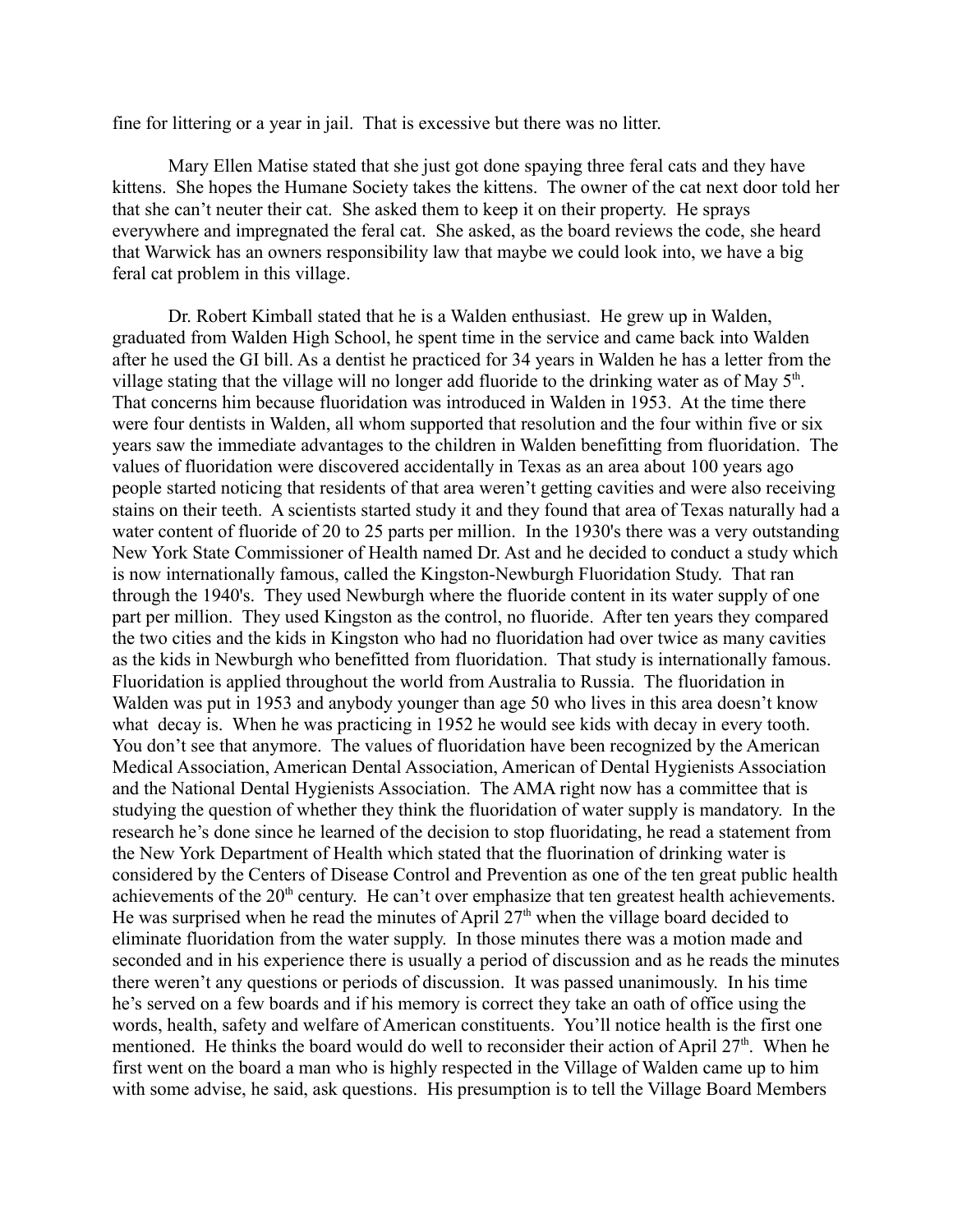to ask questions, find out what the real facts are when you are discussing something as important as what happened on April  $27<sup>th</sup>$ . He thanked the board for their courtesy.

Dr. Peter Masci stated that he is a dentist in Walden and he lived in the village for fifteen years and has been a practicing dentist in the community for twenty five years and he is also a native of Orange County. He welcome Mr. Revella to his new position. He also thanked Dr. Kimball for his words and thanked him for his contributions to this community and he thanked him for instilling fluoride and working for it in 1953. He was a little upset and perplexed recently to receive that letter that Dr. Kimball shared that the village is no longer putting fluoride in the water. He was very disappointed that the health care practitioners in the community were not asked or consulted. He understands that the law says to put in fluoride in the water you must have a public hearing, but to remove it you don't necessarily have to have a public hearing. This is a tight knit community where we all work very hard and look for the betterment of our community and he thinks its something that they should have been consulted on. He received a note from Dr. Herrmann who was unable to attend this evening, his letter stated that he has been practicing in the village for 35 years and he is in support of the continuation of fluoride in the water supply of the Village of Walden. He entered that into the record. Dr. Mitchell is also here, 28 years of practice, Dr. Kimball 34 years of practice, himself 25 years of practice and Dr. Hale 24 years, in the community of Walden. That is 146 years combined experience in treating patients in the community of Walden since the 1950's. To think the other night without a discussion 57 years of history was erased is upsetting to all of us. Especially when they see the benefits of what fluoride can do. There are some concerns and they were addressed and brought up. He addressed a few of those concerns. Pediatricians started giving fluoride and saw the benefits and there was a doctor in Newburgh who really pushed this back in the early 50's for those children who didn't have fluoride in the water and they found the optical dosage of one part per billion or one milligram of fluoride and they started doing that. When pediatricians were giving one milligram of fluoride that was fantastic, but then a lot of communities started fluoridating their water and what happened was that public products were being made in municipalities, sodas, juices, apple juice, so children were now consuming all their sodas, juices, fluoride in the water and taking one part per million. What happened was they ended up with a small case of fluorosis, which was some yellow stain and white spots on their teeth. They had no cavities, but they had a cosmetic issue. This was addressed in 1994 by the American Dental Association and the American Medical Association. They realized this was happening and they lowered their recommendations for polyvifluor, and fluoride vitamins for children. So pediatricians now give a quarter milligram of fluoride for children in their doses. Also there was concern about weakening of bones, there is no studies to substantiate this. They have found in areas of the county where there is more than four parts per million, there are some areas that its naturally occurring of up to seven, eight, and ten parts per million. This is continued to be studied. He can name 20 families that there children do not have any cavities. They are seeing a severe increase in decay in senior citizens. They recommend fluoride to all their senior patients on a regular basis. He understands that Mr. Perna, who has a difficult job, because we have a water system that is deteriorating and has been for fifteen to twenty years. He knows the village is under mandate to fix some of the leaks. Some of the claims that fluoride is causing corrosion in the pipes and pumps is not substantiated. He has articles from the Center of Disease Control. He has an article from the American Rural Works Association and there is a representative present from the New York State and New York Rural Water Association that will address any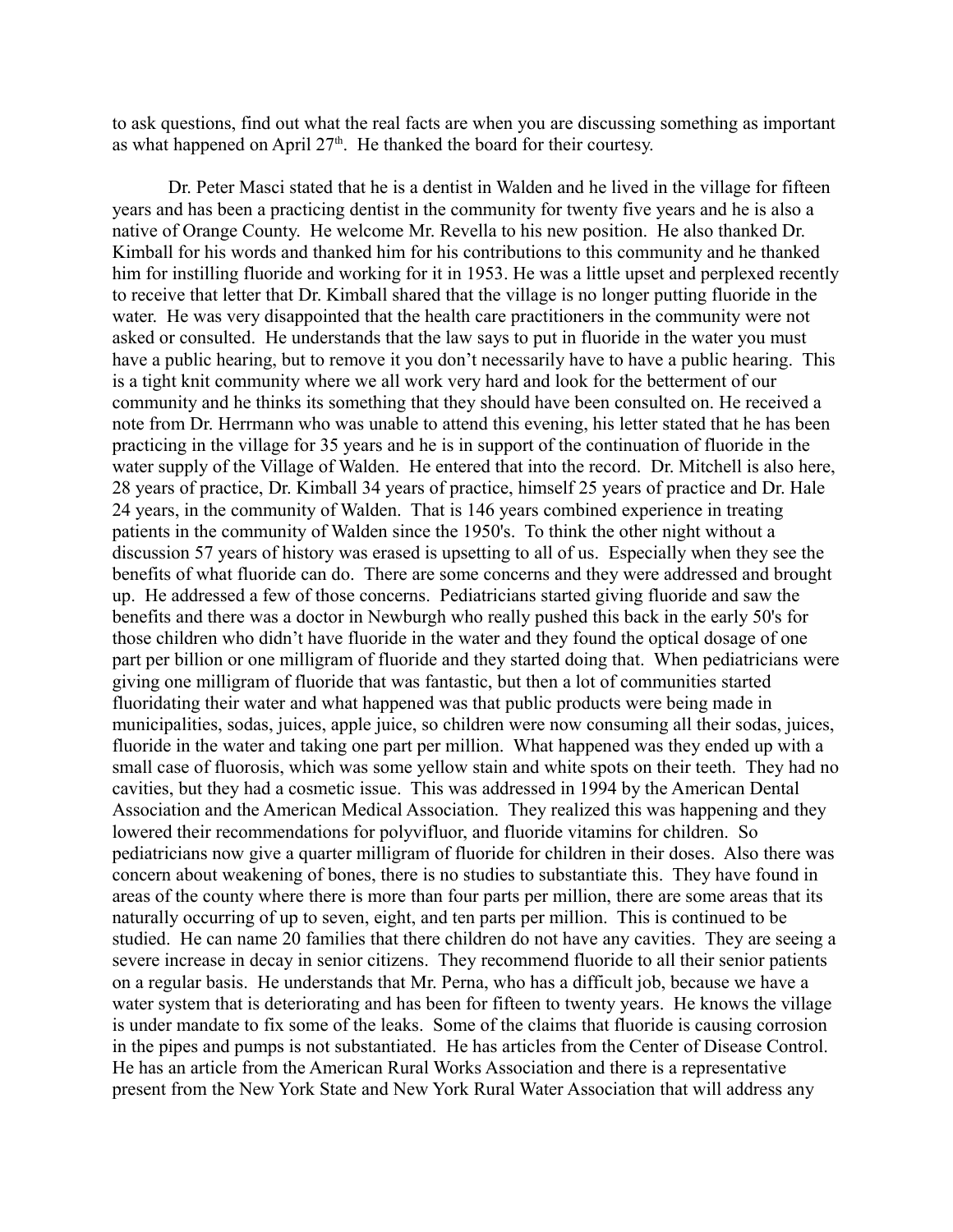questions anyone has. One part per million is equivalent to one teaspoon in an Olympic size swimming pool or one inch in 16 miles, one minute in two years. So to think that one part per million is corroding pipes when we need two parts per million of chlorine which is much more corrosive and a stronger acid. There is no concern with the pumps because it is loaded in and the New York State Department of Health recommends that all the parts in the pump be changed once a year regardless The parts of the pumps should be maintained on a regular basis. Two thirds of the United States is fluoridated. All the major cities in New York State have fluoridation. Middletown is looking to put it in and Kiryas Joel is looking to put it in. We truly here have benefitted from our predecessors work and he is proud to be part of the community in Walden. He asked the Village Board to reconsider their actions because this is the health of our community. There has been encouragement from the Orange County Health, Dr. Jean Hudson, Commissioner of Health, she has recommended keeping the fluoride in the water. The New York State Department of Health has recommended keeping the fluoride in the water. The New York State Department of Health has a full publication as well as the American Dental Association facts on fluoridation. New York State Department of Health has offered for free to come and give a power point presentation to the board and the public if they want to show the benefits. He asked the board to take this into consideration.

Dr. Tim Hale stated that he has practiced with Dr. Pete Masci for the past 24 years and he took over the practice from Dr. Kimball. He thanked the board for allowing them to speak tonight. He also thanked Dr. Masci and Dr. Kimball for so eloquently speaking about their concerns. They did a great job reviewing the history and why they have these concerns. He reiterate a couple points. One question he has is Mr. Perna stated that fluoride was causing corrosion, but they have very good documentation from the CBC that says fluoridation in the drinking water and corrosion of pipes in the distribution systems is totally unfounded. In fact, fluoride is actually a great way to keep the pipes clean because of the acidic nature. Also it helps to detect where leaks are in the system. He referred to the article in the paper, he stated that Deputy Mayor Rumbold if she was in the dental profession, are you a licensed New York State hygienists.

Deputy Mayor Rumbold indicated that she wasn't licensed, she is not affiliated with the ADA and she has no financial ties to the multi million dollar fluoride business.

Dr. Hale stated that it described Ms. Rumbold in the article as a dental professional. Some people may not understand what Dr. Kimball was describing in areas that don't have fluoride is that in this water system we have two school that count on the fluoridation in the water, Walden Elementary School and MPB. There are approximately 530 students in Walden Elementary and 120 in MPB which would account for 650 children that are benefitting from the fluoride in the water supply. He showed pictures of what happens with decay in children when water does not have fluoride in it. The one statement he would also like to make is a statement of policy of public water supply matters that was distributed by the American Water Works Association, it strongly supports the recommendations of the World Health Organization, the American Medical Association, the Canadian Medical Association, Center for Disease Control, the American Dental Association, Canadian Dental Association and other professional organizations in the medical community for the fluoridation of public water supplies as a significant public health benefit. The AWWA supports the application of fluoride is safe,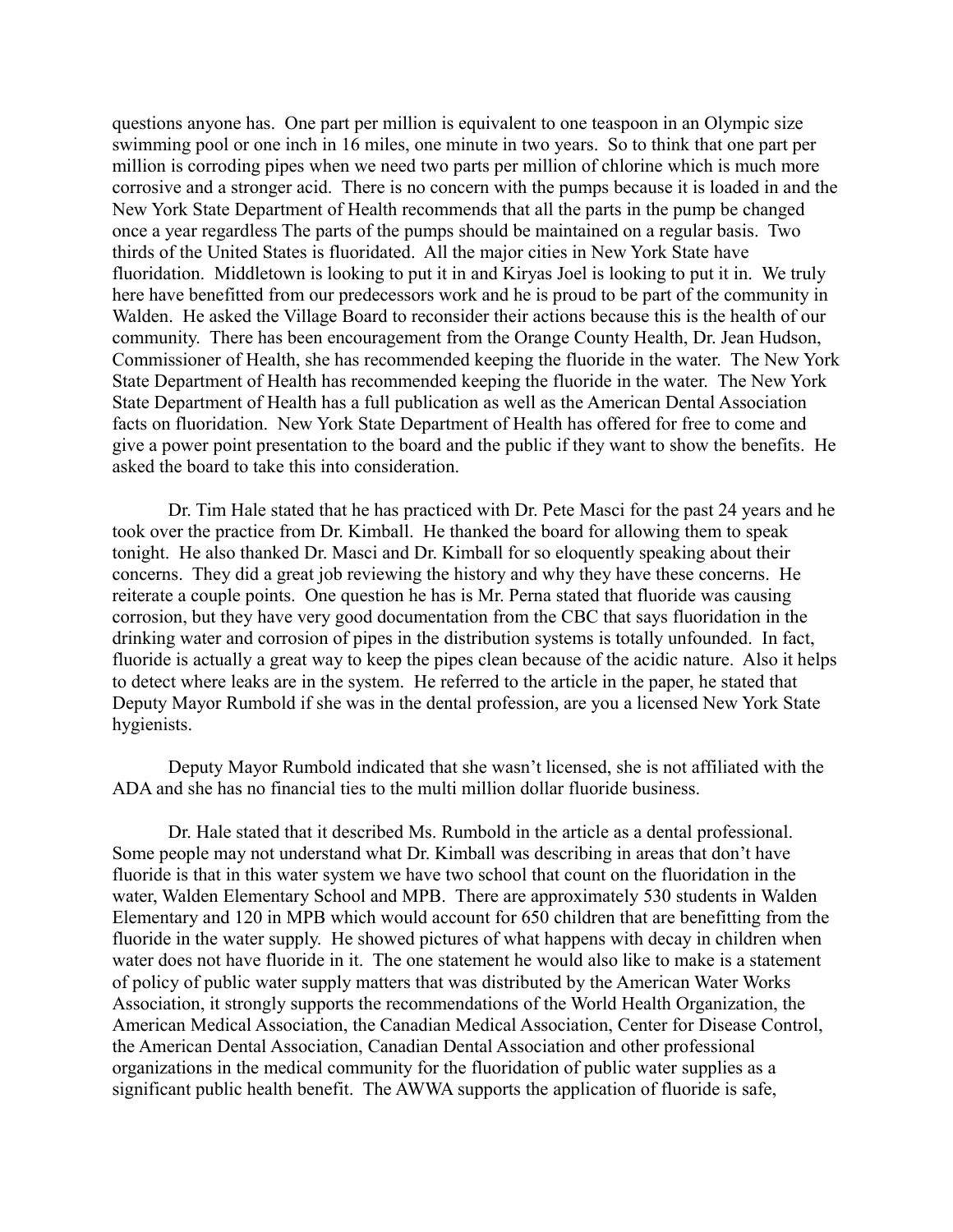affective and reliable manner that includes monitoring controlled fluoride levels within limits mandated by state and federal laws that are subject to community acceptance through acceptable local decision making processes. They were just a little concerned that they weren't contacted and as health care providers in this area as to a very quick decision making process on the board. They are here to educate the board. They are practicing dentists in the area and they believe in this topic. There are one hundred different associations in the booklet he had that back the use of fluoridation in the water supplies. The influential force are the ADA's, CEC, ARA, U.S. Surgeon General and the the National Institute of Cranial and Facial Research along with a list of literally hundreds of others that back fluoridation on water supply. He would like the board to reconsider the decision. He thanked the board for their time.

Dr. Clifford Aimes, Dental Director of Hudson River Health Care stated that he has an office in Wallkill and they have been there for five years and he supports fluoridation in th water. He practices in Peekskill which is an unfluoridated community. Those pictures that Dr. Hale showed are very truly represented of what he sees every day. He really does believe it does make a difference.

Michael Bass, NewYork Rural Water Association stated that they are contracted with the State Health Department Fluoridation Program, he is here to relay some information and offer their services along with the State Health Department for free education. He handed out some information. He also stated that if it is an equipment issue or things of that nature the CDC has great opportunities for systems of that nature, to replace equipment for fluoridation systems. He has found, traveling the state doing inspections of fluoridation systems, they are finding that it is more operator misinformation. That is why they are pushing for these training events throughout the state.

Mayor Maher stated that he doesn't know if it is possible for him to read up and hear about fluoride any more than he has in the past week. He has made a lot of phone calls, he has learned a lot. If there is one thing he has realized is that this is not a small issue. Although this board did discuss and asked a lot of questions, they were one sided questions to it. As we see now, the other side. To him, it is in his estimation that they do need further discussion and with the board's permission he would like the opportunity to consult with our local practitioners and hopefully set up some opportunities for the state and other organizations to come in and combat some of the things the board was told. As a board they make their decisions based on their employees and professionals that do educate them and show them what the problems are. We are on a mandate to fix the villages water supply, our pipes. He feels the board made a sound decision based on the information they received. Over the past week it seems that there is much more that they need to learn before they can make a decision. Even though a decision has been made it's never too late have another discussion. He would like the board's permission to work with the local dentist practitioners who have given so much to our community so the board can make a more educated decision in the future.

Mayor Maher moved to further research the fluoride matter and bring it back to the board for discussion. Seconded by Trustee Norman.

Deputy Mayor Rumbold asked if the doctors know if the ADA has changed their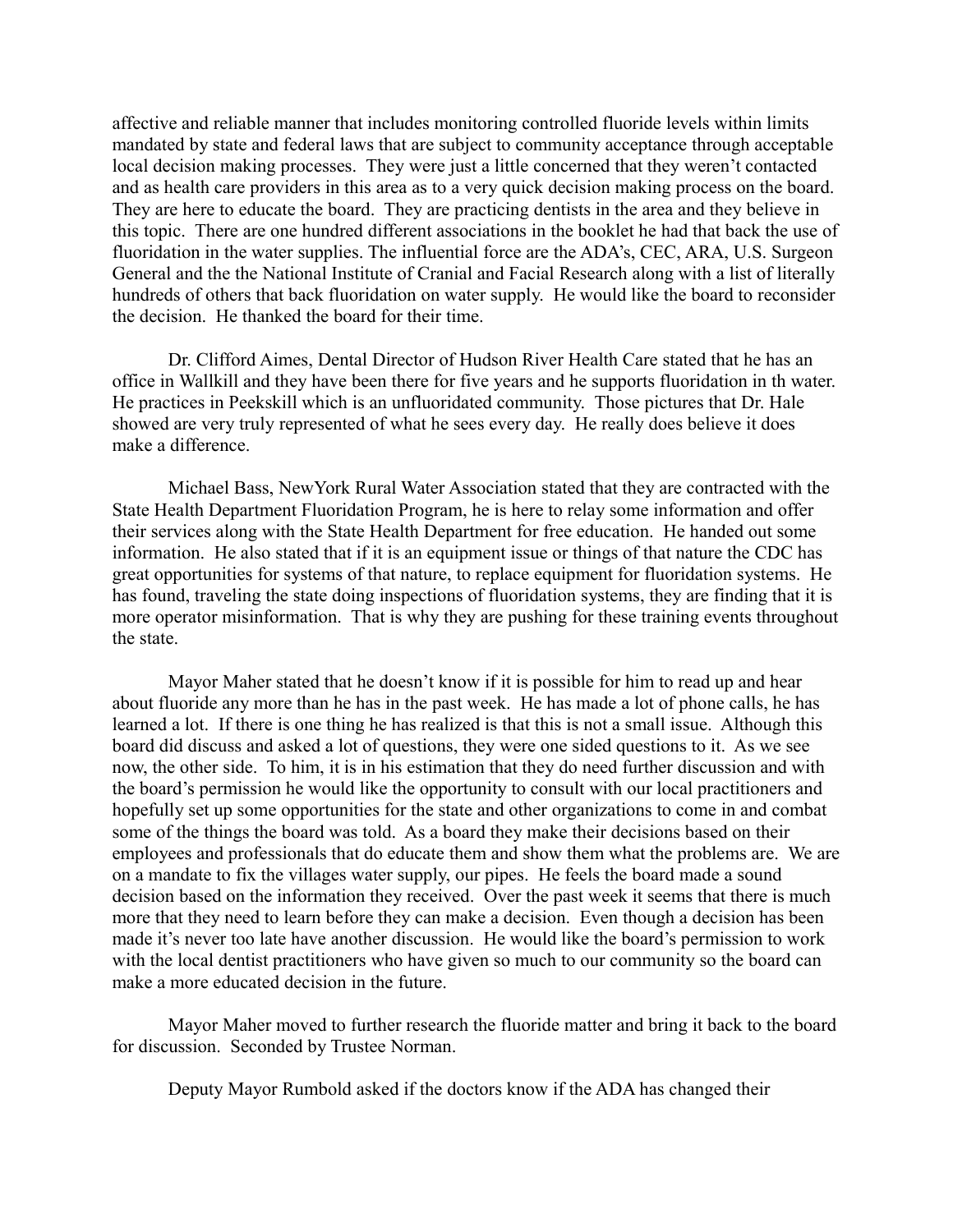determination that young children, six months and younger shouldn't be fed formula that is mixed with fluoridated water.

Trustee Hurd asked if there was the possibilities of over fluoridisation because of the what Dr. Masci mentioned. His son took a lot of fluoride and had the band-aid on his teeth because of it. Can you over fluoridate and is that dangerous.

Dr. Hale stated that you can get too much fluoride. That is why it's very important for the water supply to be check for Ph, the levels to make sure everything is monitored very closely. That is a very difficult job that Mr. Perna has.

Trustee Hurd stated that he is talking about other sources, toothpaste and other food additives that contain fluoride. Is there a real serious danger.

Dr. Hale stated that there is discoloration if they get too much. As Dr.Kimball said if you get to a very, very high dose and some areas have a large containment of fluoride due to fertilizer and things like that. Then, yes there can be questions whether it effects bone health, etc, etc. In most areas that's not a concern.

Dr. Masci stated, to answer Deputy Mayor Rumbold, the ADA warns parents not to add fluoridated water, that is a question. New York State Department of Health guides for use of fluoridated water in feeding during infancy is laid out in this paper here. So there are guidelines from New York State Department of Health.

Deputy Mayor Rumbold stated that she has additional questions.

Mayor Maher stated that her questions will be clarified, but this on our current motion is not the venue for it. We can go back and forth all day, but we will have more discussion as long as this motion is passed.

Deputy Mayor Rumbold stated that she thought if there was a question that couldn't be answered they could bring that information back if there is another discussion.

Mayor Maher asked for her questions and he will get them answered.

Dr. Kimball stated that when he retired in 1985 fluoridation had been in the water supply of Walden for 32 years. He never saw a single case of fluorosis. Maybe since 1985 with the prevalence of kids drinking soda and fruit drinks, maybe fluorosis is behind the problem. The material they've received says that fluorosis is not a problem as long as the parts per million remain below four. Four parts per million and higher can result in fluorosis. That area in Texas has 15 to 20 parts per million.

All ayes. Motion carried.

Ms. Pearson asked if the village took the fluoride out of the system.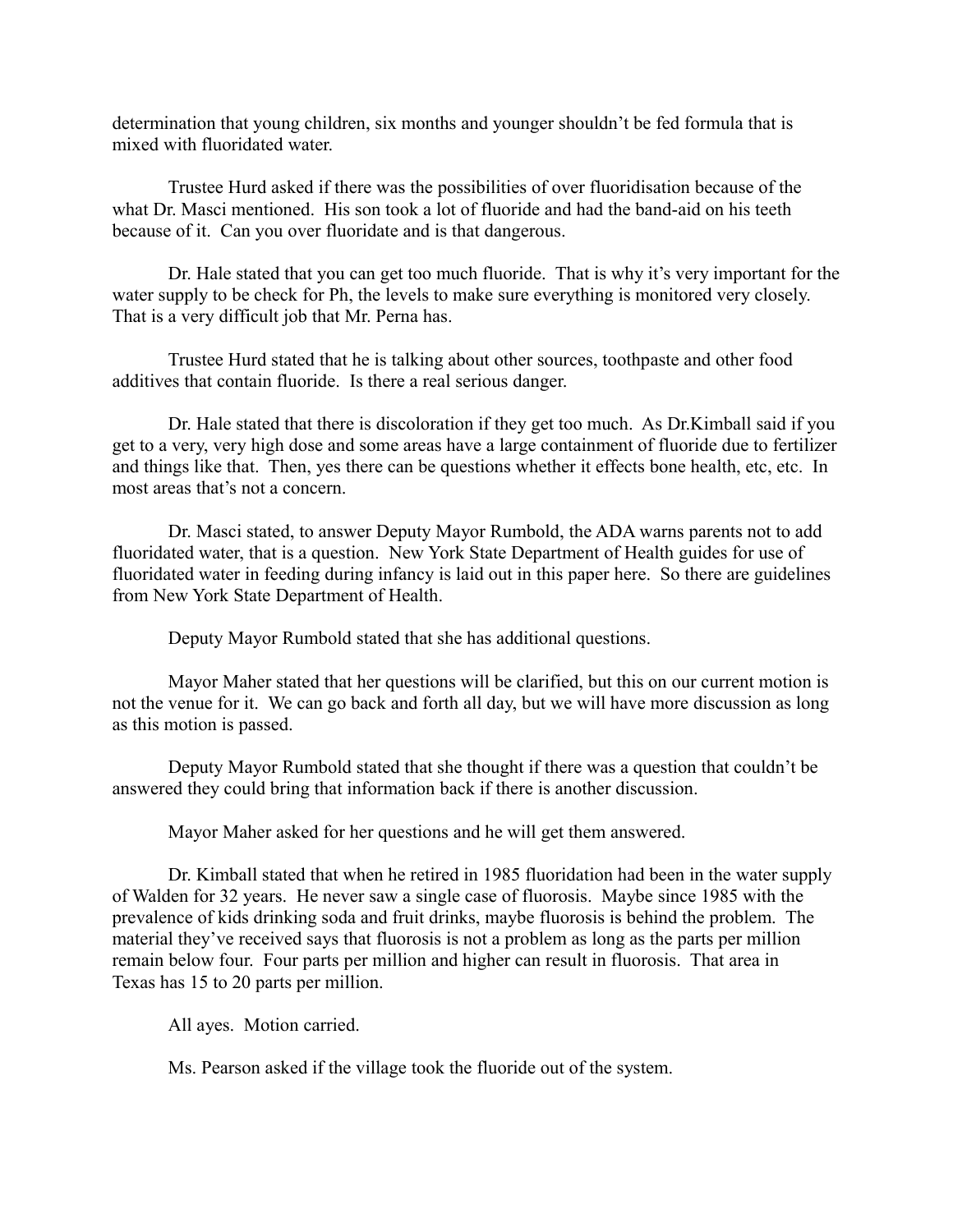Mayor Maher stated yes.

Ms. Pearson asked what the process would be to put it back in.

Mr. Dowd stated that it would be a local law.

Ms. Matise stated that when the board does have their discussions to do further research, perhaps you'll include both sides. Her concern is that about 20% of the population in Walden is under the age of 18. That has to be taken into account. She grew up in Brooklyn and she didn't have a mouth full of cavities because they practice good dental hygiene. Maybe it's something else but fluoridation.

Lynn Schwandt asked that when anything comes up about public health could the board discuss it with the public before they decide to make a motion on it. Fluoridation was brought up one time real quick before they voted on it. Nobody knew this was going on.

Mayor Maher stated that it was discussed for about a year.

# **Resolution No. 17-09-10 - Levying Village Taxes**

Mayor Maher moved to adopt Resolution No. 17-09-10, Levying Village Taxes. Seconded by Deputy Mayor Rumbold. All ayes. Motion carried.

# **Capital Projects and Streets for Bonding**

Mr. Dowd stated that he needs to know all the different capital projects the board wants to do to get the information to the bond council. He needs to know how much is roads and if it's equipment. He needs the breakdowns.

Manager Revella stated that he needs to know which projects the board wants to see done this year. He has some specs on projects. They are surveying for Westwood Drive drainage systems, \$43,456. If it's done in house it will be a different price, if it includes the streets it will be \$64,453. The estimate for the Cherry Street building will be in Friday. Telemetry is \$44,875. The roof for the municipal building is \$41,650, that's prevailing wage. The rehab of the tennis courts at Bradley Field. The seal coating at Wooster Grove.

Trustee Hurd stated that he thought they did that at budget time.

Mayor Maher asked if there was money for all those projects to bond.

Mr. Dowd stated he needs the numbers.

Manager Revella stated that there is also equipment, two dump trucks and a plow.

Mayor Maher asked if there was anything the manager wanted to take off the list.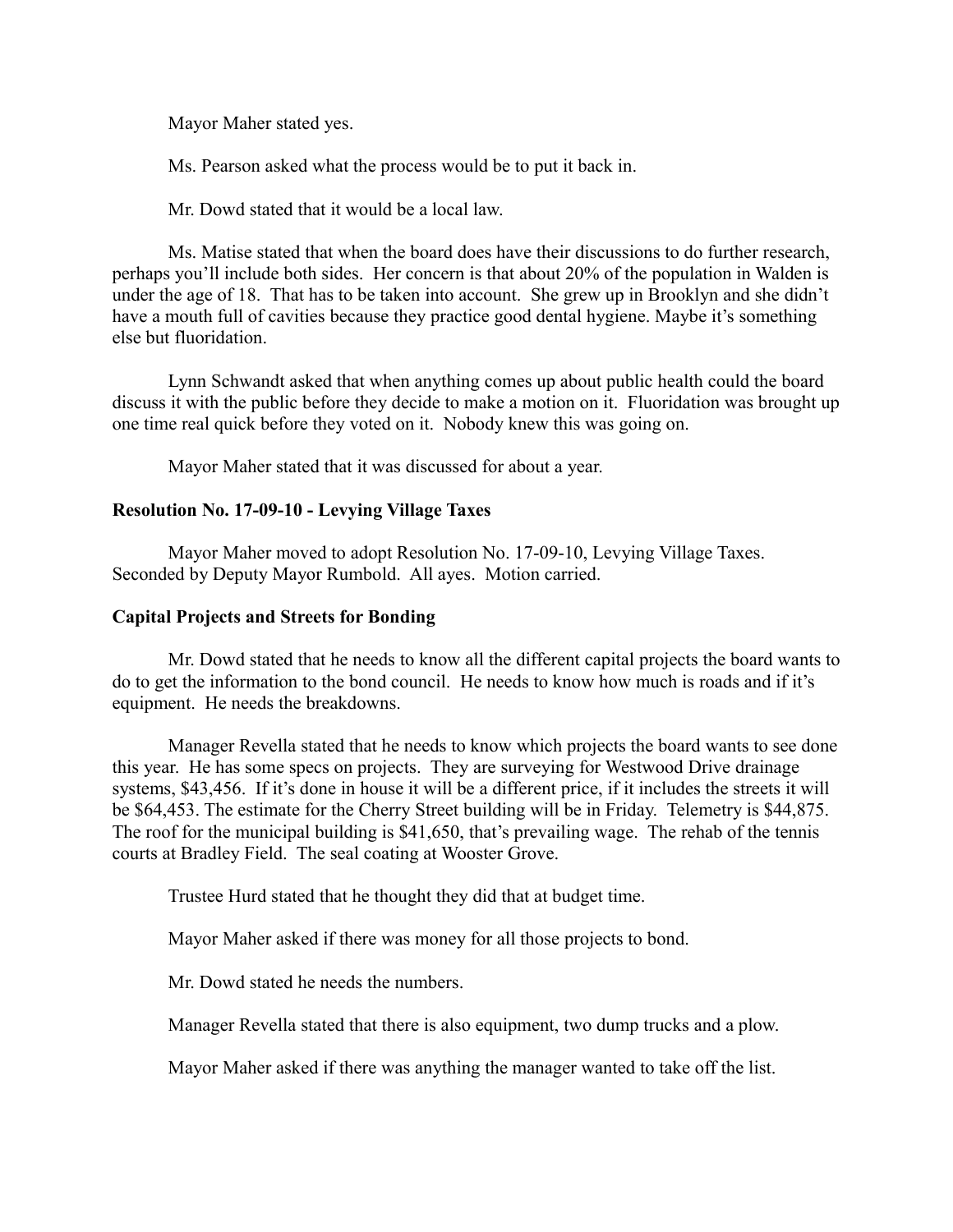Manager Revella stated that he wants to make sure the list is still the same, based on prices. The two pick ups were \$27,000.

Trustee Hurd asked, what is the total they are bonding.

Manager Revella stated that he is waiting for pricing on two projects. We are up to four hundred some thousand. He will finalize the two projects and get back to the board. He asked if the streets that he mentioned were okay.

The board was okay with those streets, John Street, Old Orange Avenue, McKinley Avenue and Donna Chrystie.

# **Retirement I.D. for Former Chief Brilliant**

Mayor Maher stated that Chief Brilliant had reached out to him regarding this.

Manager Revella stated that Chief Holmes wanted to make sure that the former chief received his retirement I. D. The only question was he didn't serve the 25 years here with the Village of Walden.

Mr. Dowd stated that what Chief Holmes is saying is that in 2008 there was a discussion regarding the qualifications for the retirement badges and retirement procedure and former Chief Brilliant does not quite meet those standards because he didn't complete the 25 years of service with the Village of Walden.

Mayor Maher asked how many years did he serve here and how many full years of service?

The Village Clerk indicated that it wasn't ten years with the village.

Mayor Maher asked if he retired here.

Mr. Dowd stated yes.

Deputy Mayor Rumbold indicated that the board had required criteria of 20 years.

Mayor Maher asked if he received a badge.

Manager Revella stated yes, but not the other materials.

Deputy Mayor Rumbold asked if the chief was asking the board to change that determination.

Manager Revella stated no, he's forwarding the request from the former chief.

Mayor Maher asked why the board set that at 20 years. Was there a specific reason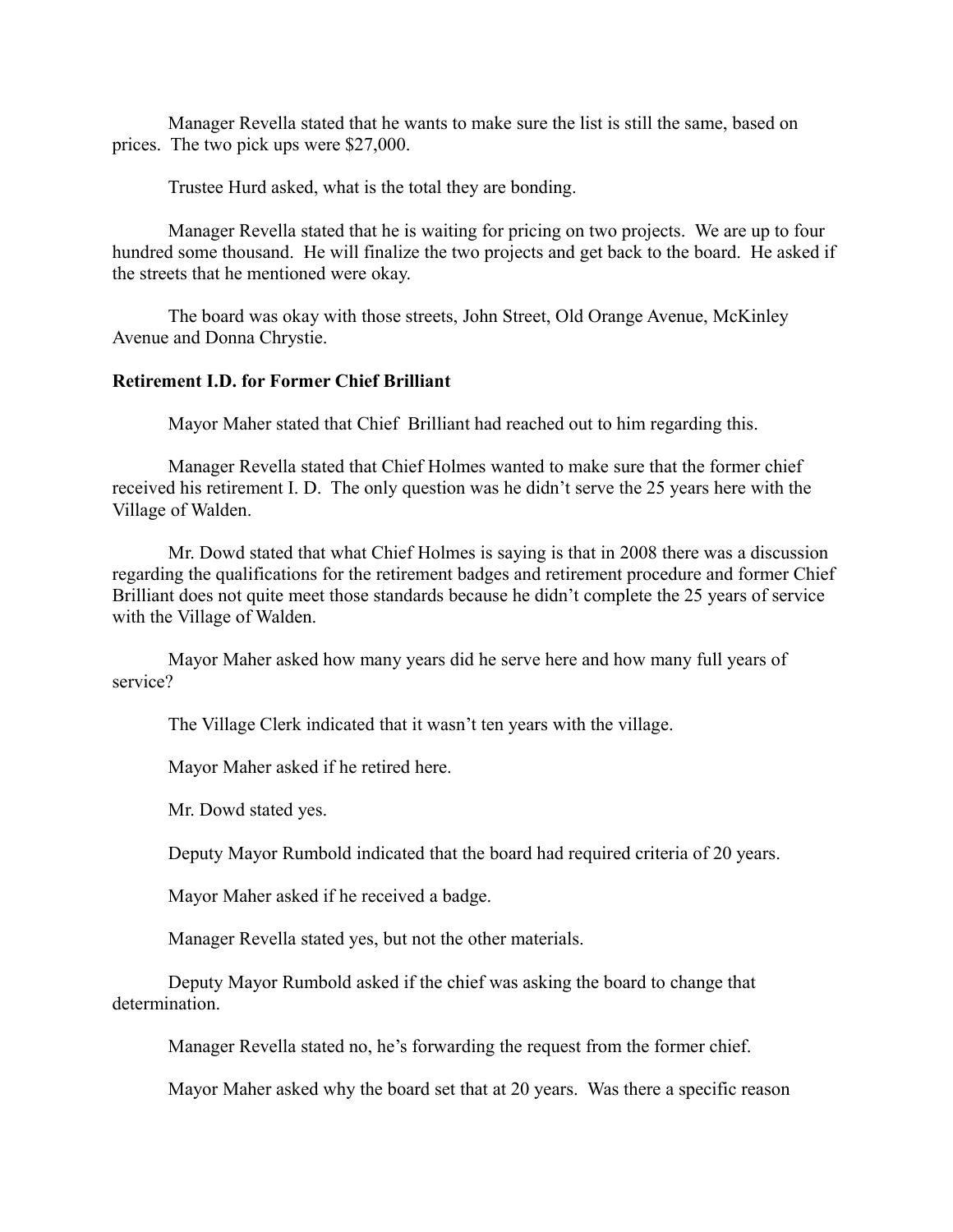behind it.

Mr. Dowd stated that Chief Brilliant did do 28 years of credited police service. He did retire from here. What Chief Holmes is saying is that at the time he retired in 1993 he had expectations that he would get an I.D. as a retire chief. In the minutes of 2008 it was discussed as to how many years do you want someone to serve the Village of Walden in order to qualify for that service. The board felt 20 was appropriate for the proper ceremony and the proper awarding of retirement badges and I.D.'s.

Mr. Revella stated that his point is that Chief Brilliant in 1993, 15 years before that policy was put into place.

Mayor Maher asked if they were talking about a ceremony or just a badge.

Mr. Dowd indicated a retirement I.D. and badge.

Mayor Maher stated that the way he looks at it is he only put 9 years into the Village of Walden, but he did put 28 years in the service and he did serve this village. All he is asking for is a badge and our statute was put in 15 years after he retired.

Mr. Dowd stated that is what Chief Holmes is saying.

Mayor Maher asked why didn't he get a badge within those 15 years.

Manager Revella stated policies.

Mr. Dowd stated that what is important to him is the I.D. card because that allows him to carry a weapon.

Manager Revella stated that HR218 didn't go into effect until 2004.

Deputy Mayor Rumbold asked what the chief's recommendation is.

Mr. Dowd stated that the chief is saying that because he retired before the policy was established he doesn't have any problem with the board granting him that I.D. card.

Mayor Maher stated that it's an I.D. card so he can carry a weapon, he has earned it through his service over the years. He asked if there was anything more to this.

Deputy Mayor Rumbold asked if giving him the I.D. would say that he is qualified to carry a weapon.

Mr. Dowd stated that he would still have to qualify.

Mayor Maher asked if this would set a precedent for the future or anyone from here now, due to that law in 2004, have to serve the 20 years.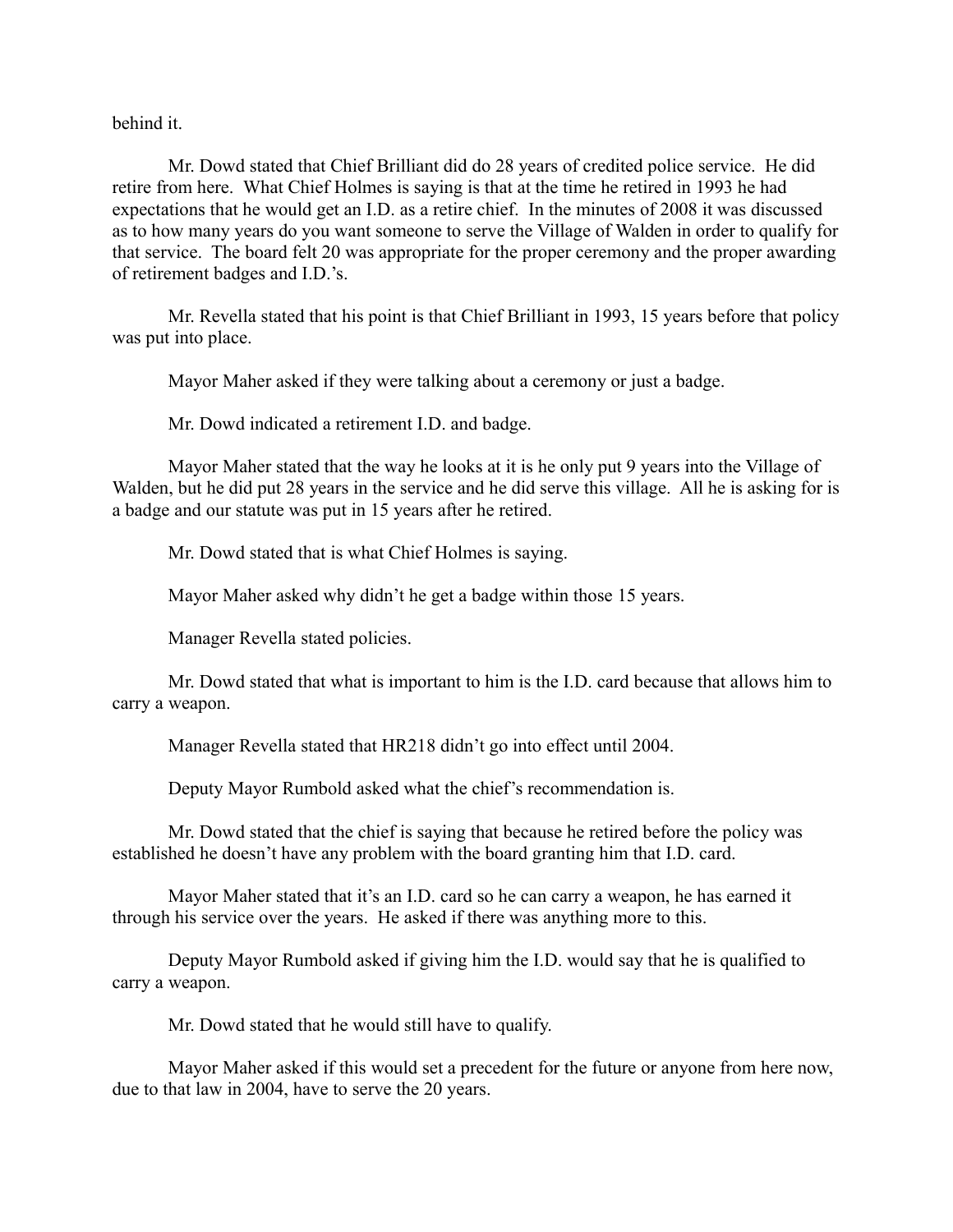Manager Revella stated that the village's policy is 20 years.

Mr. Dowd indicated that the village set the policy of 20 years.

Mayor Maher stated that they would be setting a precedent and going against their resolution.

Trustee Norman stated yes.

Deputy Mayor Rumbold indicated that she wants a recommendation from Chief Holmes.

Manager Revella stated that Chief Holmes recommended he get the I.D.

Trustee Leonard stated that he doesn't see a problem with giving Chief Brilliant his I.D.

Deputy Mayor Rumbold stated that she remembers discussing this before and there was a reason why it wasn't done.

Manager Revella stated that the PBA made the recommendation to the board, to put a policy in place.

Trustee Hurd stated that while he doesn't think there is any harm he would like Chief Holmes here one more time.

It was the consensus of the board to have Chief Holmes come to the next meeting.

#### **Beazer Homes Improvements**

Mayor Maher stated that he has had discussions with residents of Beazer Homes about services that are not being provided.

Manager Revella stated that some residents had concerns about their water service and road maintenance. The village hasn't accepted any of their improvements as of yet and won't until they meet the standards for dedication. In the meantime we have a letter of credit from them to perform services if it becomes that we have to do anything for safety reasons or an emergency. He spoke to a representative from Beazer who asked that the village give 30 days notice for them to correct any issues before acting on the letter of credit.

Mayor Maher asked if that is money from Beazer Homes that the village can spend.

Mr. Dowd stated no, you have to call the letter of credit if you find them in default of their obligations to finish the project. His understanding from the building inspector is that they've done two different walk throughs and created a punch list of items that need to be done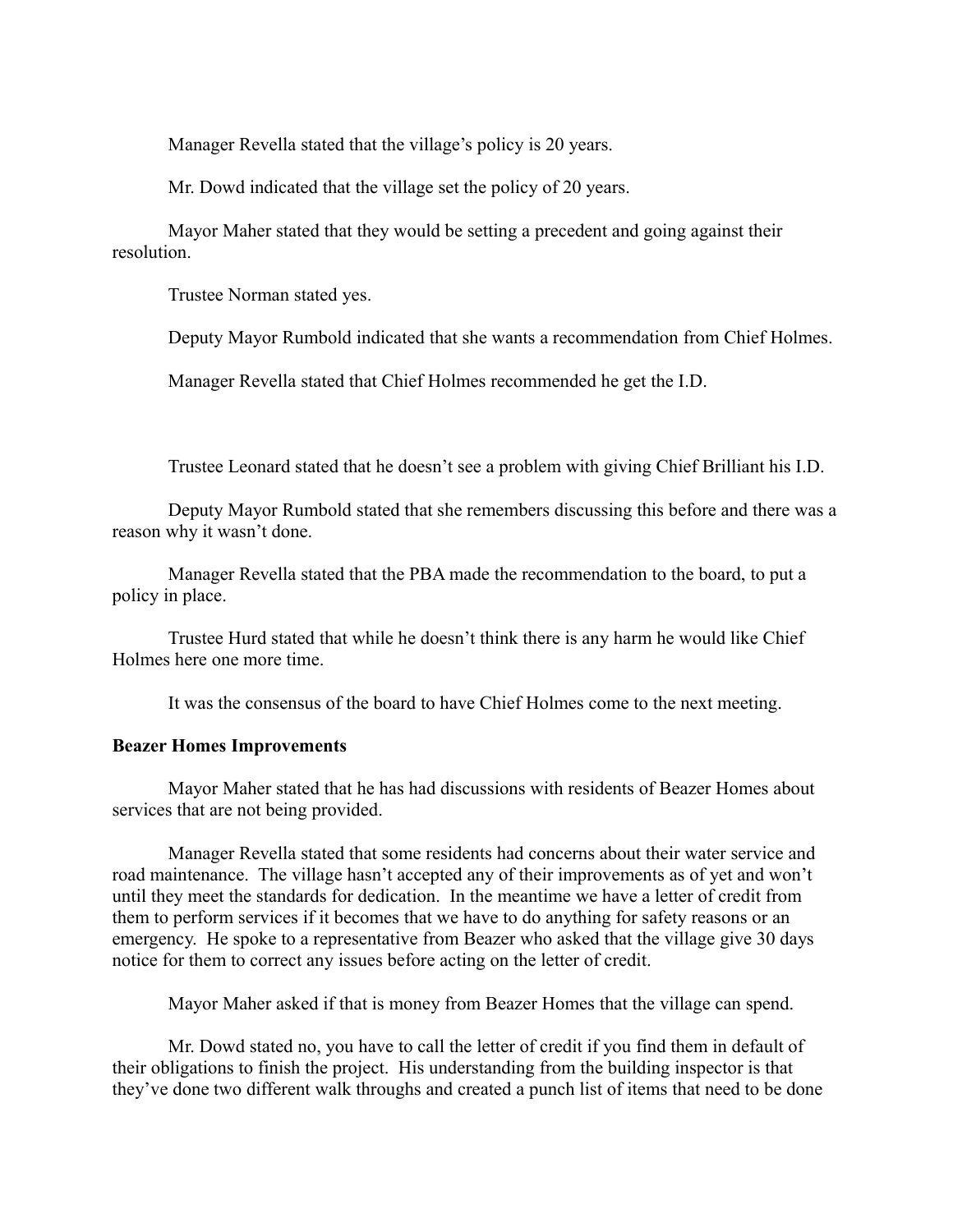that Beazer needs to finish in order for dedication to go forward. The development is finished and there are no more houses to be built. They want to finish the improvements. They don't want the letter of credit called.

Manager Revella asked how much time can we give them.

Mr. Dowd stated that normally a subdivision is built in three years. The slow down in the market was why they didn't get all their houses sold at the time they would have liked to. The punch list is being compiled.

Mayor Maher stated that they should stay on top of this.

Mr. Dowd suggested they wait for the punch list and proceed at an expeditious pace to finish these improvements. If the engineer or building inspector report that they are not moving very quickly then they will get a 30 day notice that if they don't finish we will call the letter of credit.

Mayor Maher suggested they consult with the homeowners association to see if there is anything missing from the punch list.

Mr. Dowd stated that the punch list if based on the approved plans, what's built and what's not built. This is just for the public improvements.

Mayor Maher stated that the residents feel neglected by the village.

Deputy Mayor Rumbold stated that if it's Beazer Homes that dropped the ball, why is the village being blamed.

Trustee Leonard stated that the residents can't get a response from Beazer.

Mr. Dowd stated that the village also needs updated title reports.

Trustee Leonard asked if the punch list was just for phase two.

Mr. Dowd stated that its for both.

Mayor Maher stated that there is an issue with the pond.

#### **Attorney RFP's**

Trustee Leonard stated that he and Trustee Hurd are raising the question of the Village Clerk receiving three RFP's, that were received and properly stamped. He asked the mayor if he had any.

Mayor Maher stated that he gave some to the village clerk. It was his understanding that if they were given to the clerk that would be then being received as she placed them into his mail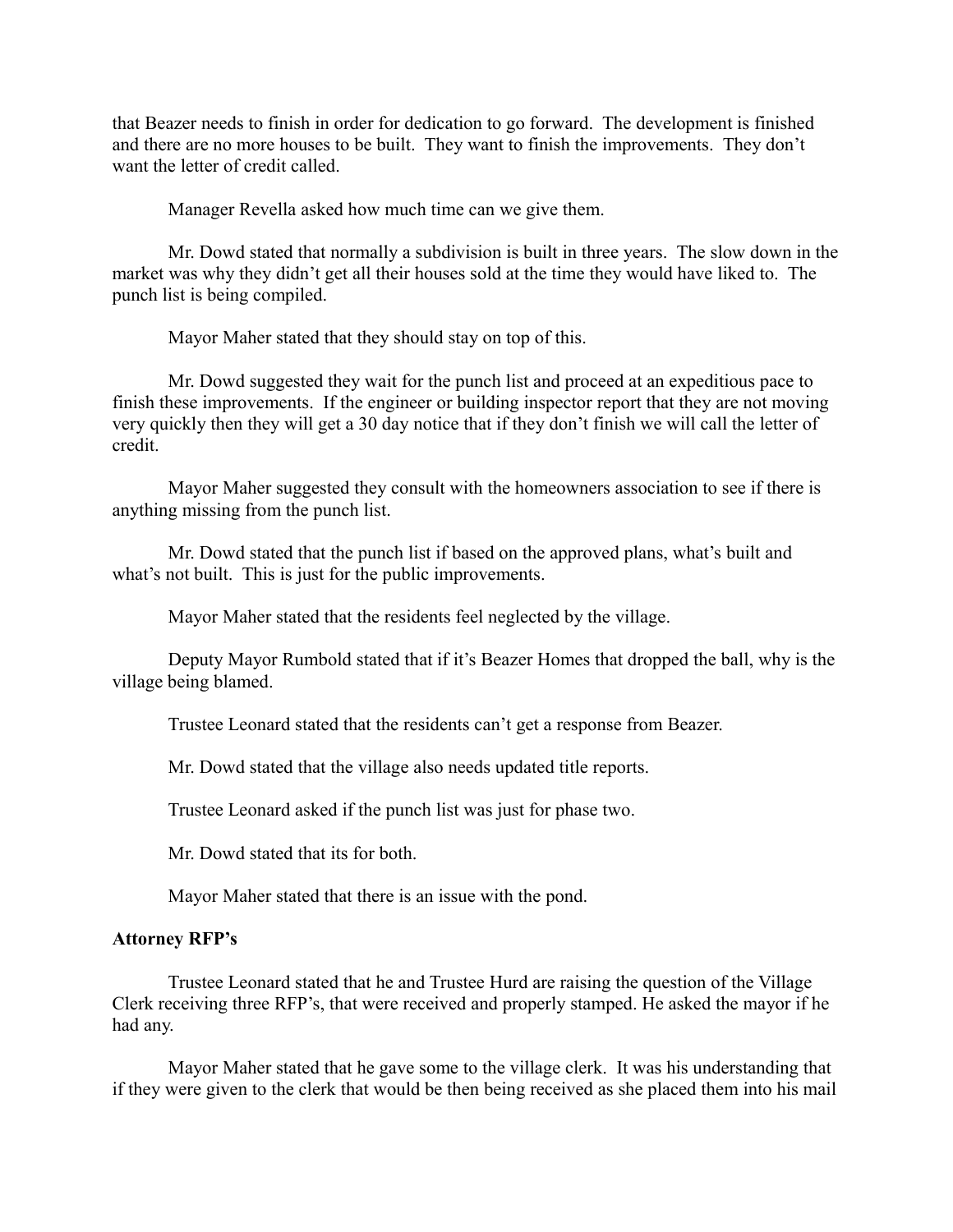box and he assumed because they were handed in, predate, post dated before May  $5<sup>th</sup>$ , they would still be eligible.

Trustee Hurd stated that he didn't think so. When he asked the manager the manager said he told the mayor to bring them back and he didn't.

Mayor Maher stated that he brought them in today.

Trustee Hurd stated that it's past the date.

Mayor Maher stated that it was passed the date when he was told originally.

Trustee Hurd stated that the question they have is does that spoil them and make them invalid.

Mr. Dowd stated that he has a stake in that and he can only tell the board what the procedure would by. RFP's are similar to bids and if they are not received in the clerk's office on the date on time specified then they are not to be considered. We've had people come in with bids one minute after ten o'clock and they had to reject them.

Manager Revella stated that the proposals came into Nancy's office but they were addressed to Brian and they went into his mail box.

Mr. Dowd stated that the proposal specifically said they must be addressed and delivered to the clerk, not the mayor or board of trustees. The proposal was rather specific.

Trustee Hurd stated especially if the mayor opened them.

Mayor Maher suggested the resend out the RFP's.

Trustee Hurd stated that if you resend them what do you do with the people who complied properly.

Mr. Dowd stated that as far as he understands there are three valid submitted proposals. His is one of them.

Mayor Maher stated that the request says to Nancy and it has his name on it. He does agree with Trustee Hurd and Leonard.

Mr. Dowd stated that the board can consider the three RFP's or they can reject any and all and do it over again. He further stated that when someone does an RFP they put a considerable amount of time and effort and cost into it.

Mayor Maher stated that they will discuss the three later in the meeting.

# **Col. Bradley Fire House**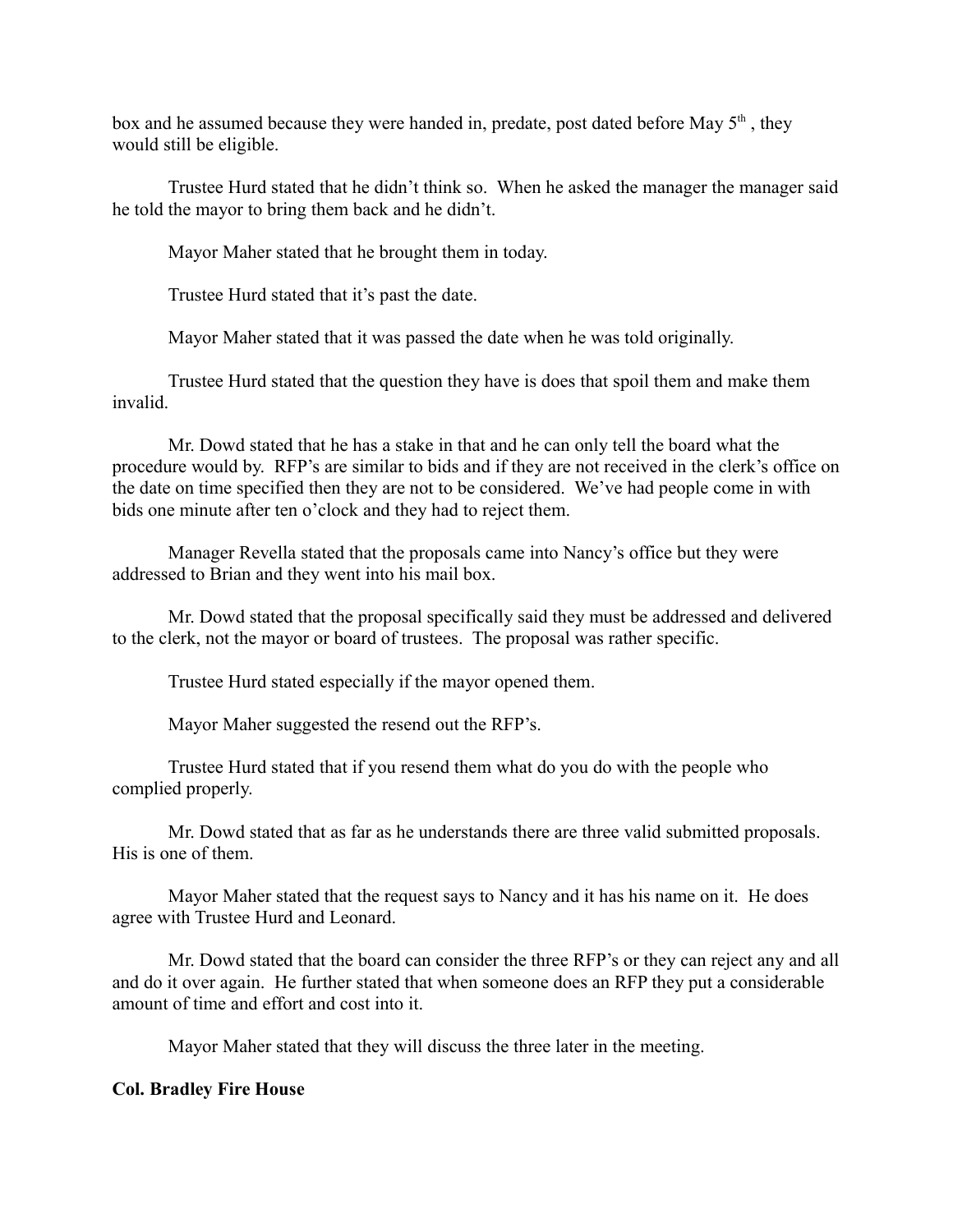Manager Revella stated that the Fire District approached him about the Col. Bradley Fire House. They own the property and the village has the right of reverter, which means if they don't use it for firematic purposes it reverts back to the village. The fire district wishes to remodel the building and expand it. Since the apparatus is growing in size they want toenlarge the building to make it useful for at least two apparatus. They are willing to discuss any issues the board has.

# **WLDC Grant**

Mr. Dowd stated that he had begun negotiations with the attorney for the LDC to try and get an agreement that memorializes what they represented to the board that night. That 51% of the units have to meet HUD guidelines for lower/moderate income. He's run into a problem and hopefully it will be rectified soon. The attorney for the LDC is insisting that the HUD regulations are only 20% lower or moderate income housing. He has shown him and given him citations that Kerron Barnes had given the board about the federal regulations. He has not heard from the attorney. They cannot have the money until the agreement is signed.

#### **Subordination Agreement**

Mr. Dowd stated that the board approved the agreement after he reviewed the documents. He approved the documents and then he got a call last Thursday from a title company that there is a problem with that. FHA which is one of the guarantors of the reverse mortgage says that we cannot subordinate our mortgage to the reverse mortgage under FHA guidelines. The gentleman was trying to find a way to circumvent the FHA guidelines by filing a satisfaction of mortgage then simultaneously filing the FHA mortgage as well as our mortgage in second position. He is waiting to hear from Mr. Barnes. These people do not have enough money to pay off our mortgage so they were suggesting to take whatever income they do get and pay part of our mortgage and create a new mortgage that would be in second place. They don't want to do that. He doesn't know how the board is with circumventing FHA guidelines. They are still talking and he will inform the board if something happens.

#### **Public Comment Business of the Board**

Ms. Matise asked what the date of the meeting was when the board discussed ID'a.

Mr. Revella stated that it was June 24, 2008.

Lynn Schwandt stated that before the board makes a decision on Chief Brilliants badge she would like to speak to them after the meeting.

Ms. Pearson stated that when she was on the board they talked about ID badges at length for months. At that time the manager and the chief were not in favor of it because they didn't want that to be compromised. They felt it should be 20 years. The board may have to do more research on that. She also stated that with Beazer Homes there was a huge meeting with residents from Beazer Homes and the engineer, building inspector and manager. The issues the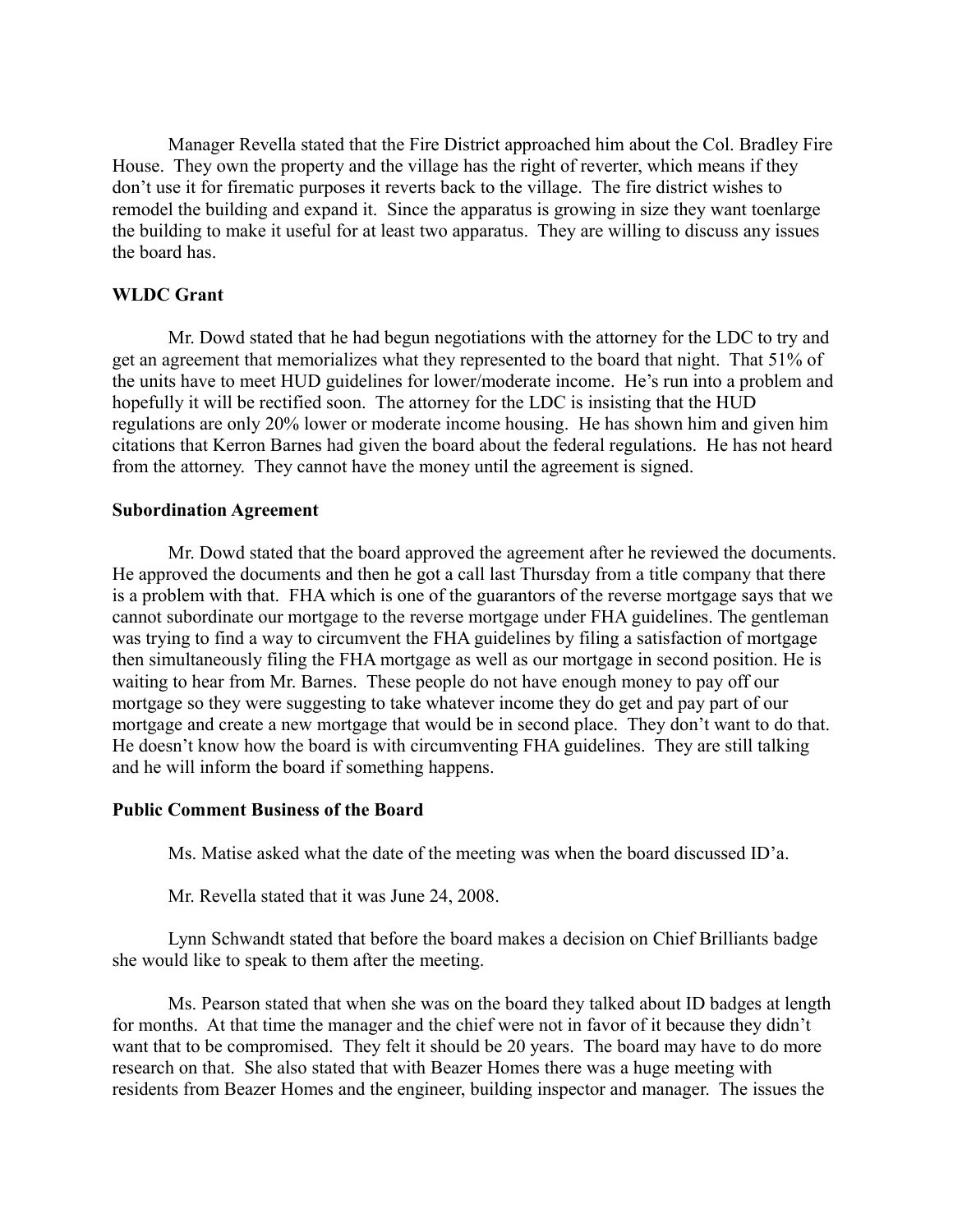residents had were promised by Beazer Homes the Building inspector and manager were to go out there and make a list of what needed to be done. Those minutes should be looked at. Mr. Dowd said public fixes, but those issues that are coming up aren't public issues because they were promised certain things by Beazer. The board may want to look into what they were told at that time.

# **Approval of Minutes**

Trustee Hurd moved to adopt the minutes of April  $27<sup>th</sup>$ , 2010. Seconded by Trustee Hurd. All ayes. Minutes adopted.

# **Audited Bills**

Deputy Mayor Rumbold moved to pay the audited bills of May 11, 2010, that have four signatures. Seconded by Trustee Hurd.

Trustee Leonard asked about the bills for the generators. He stated that rodent damage was a large part of the bill. He asked what the pest control people do.

Manager Revella stated that when hey come again he will go out with them.

Mr. Perna stated that they put monitors in the well houses.

Deputy Mayor Rumbold asked what other people do about rodents.

Manager Revella stated that two of the bills were for repairs to one of the trucks, he would like to talk to the board about that in executive session. It is a personnel issue.

Trustee Leonard asked if there was a contract with Simplex Grennell. There was a bill that didn't have labor cost on it.

All ayes. Motion carried.

# **Correspondence**

Mayor Maher received a letter from Becky Pearson thanking the village for the Arbor Day celebration. She is requesting a plaque be placed at the tree that was planted in honor of Rod MacDonald.

# **Board Comments**

Trustee Norman stated that there is a curtin on the floor in the back of the room, it would be nice to see it hung back up. She asked the manager about the banners for the poles.

Manager Revella stated that they are first fixing the flags out front. Hopefully they will find them.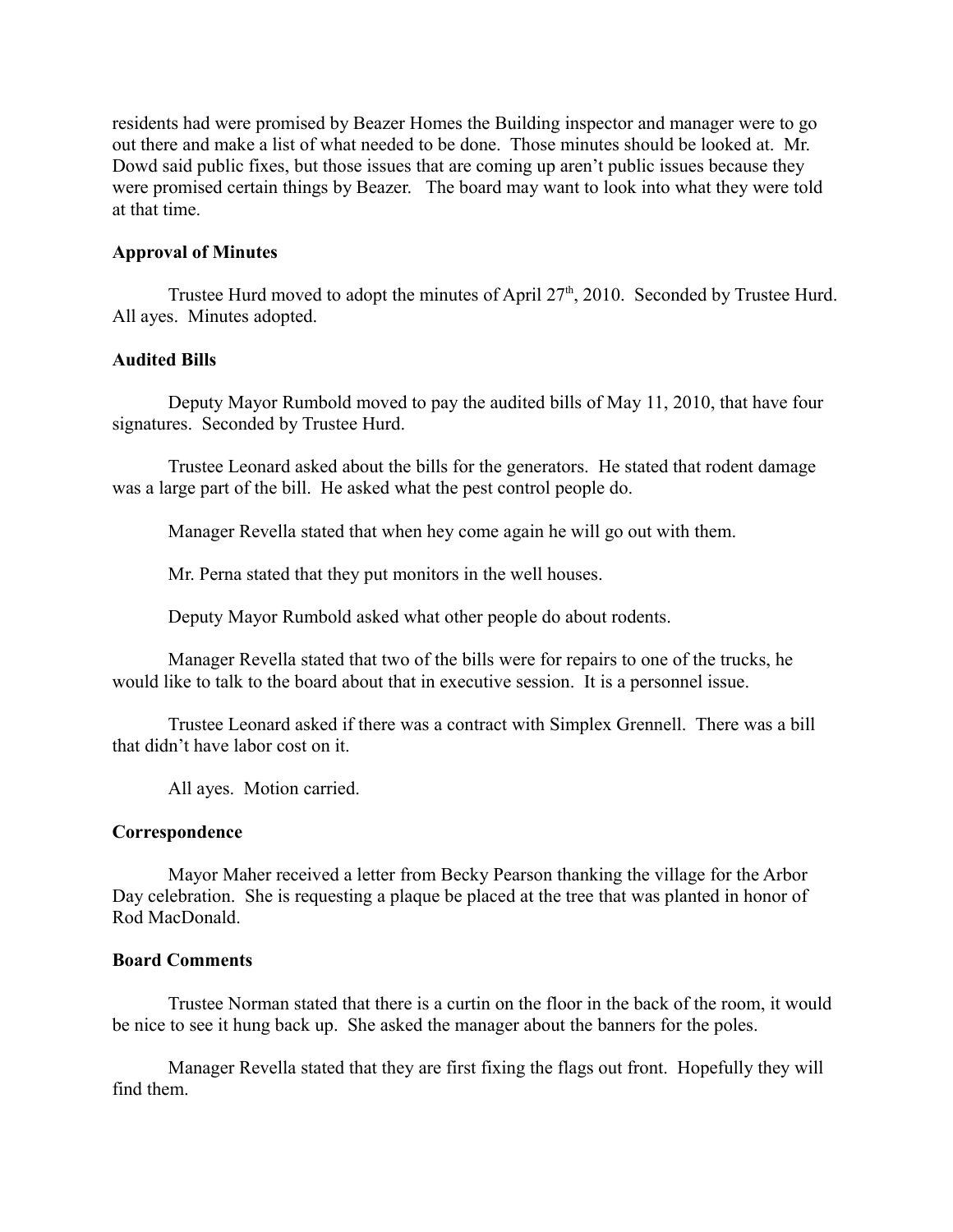Deputy Mayor Rumbold asked if there was an answer to the question about prevailing wage that Walden is paying and no one else does.

Mayor Maher stated that he has made phone calls, but they haven't gotten anywhere yet.

Mr. Dowd stated that the Department of Labor visited the Village of Montgomery recently.

Deputy Mayor Rumbold asked if they ever purchased a bench in honor of one of the volunteers. She donated \$25.00 towards it.

Trustee Norman stated no and that there are two benches at the park that are broken and not fixed.

Trustee Leonard stated that he contacted the county and asked for the draft master plan with the water and sewer in it. He received it today, but hasn't had a chance to look at it. He asked about the municipal building generator.

Trustee Hurd stated that the board decided not to do it because it was too expensive.

Mayor Maher stated that he remembers the discussions this year that there is a generator at the fire house for emergencies and there is one in this building for the police department. We will look at that again.

Trustee Leonard asked if there was grant money for a generator.

Manager Revella stated yes through FEMA.

Mayor Maher thanked Brenda Adams for handing out flyers for Flag Day.

## **Executive Session**

Mayor Maher moved to hold an Executive Session pursuant to 105-(f), Attorney R.F.P.'s, Village Manager's contract and Parks and Recreation Personnel, of the Public Officers Law. Seconded by Trustee Norman. All ayes. Motion carried.

Mayor Maher moved to reconvene the regular meeting. Seconded by Trustee Hurd. All ayes.. Meeting reconvened.

#### **Village Manager's Contract**

Mayor Maher moved to authorize the signing of the Village Manager's contract. Seconded by Trustee Penney. All ayes. Motion carried.

# **R.F.P.'s - Attorney**